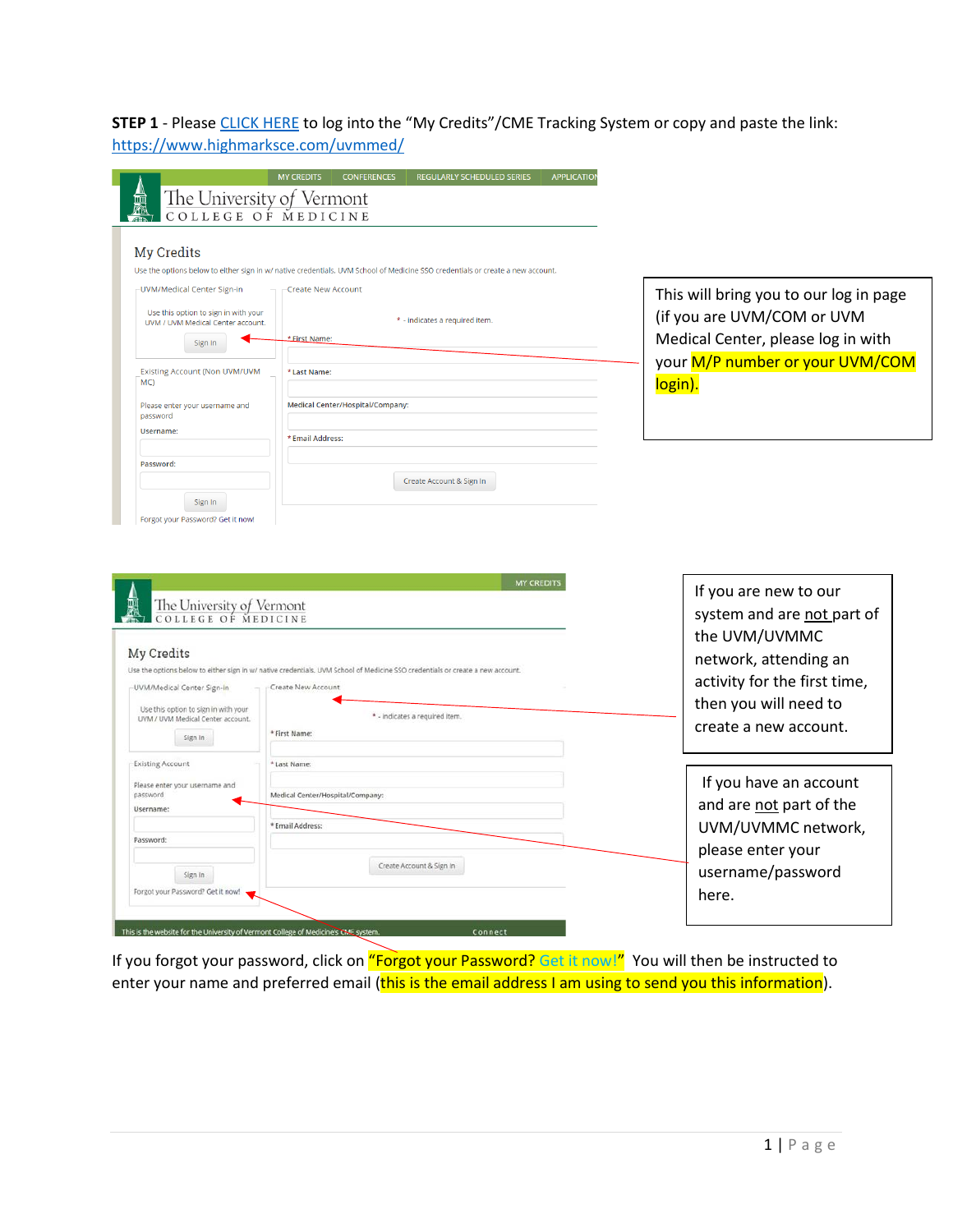## **Forgot Password**

| Fill in the form below to help us locate your sign in credentials. If found, we will send you an email with your username and password |
|----------------------------------------------------------------------------------------------------------------------------------------|
| information. If we cannot find a match, we will contact a support staff person to better assist you.                                   |

|                                       | * - indicates a required item.                                                       |                                                                                            |
|---------------------------------------|--------------------------------------------------------------------------------------|--------------------------------------------------------------------------------------------|
| * First Name:                         |                                                                                      |                                                                                            |
| *Last Name:                           |                                                                                      |                                                                                            |
| * Preferred Email:                    | Get It                                                                               | Once you log in you<br>will be directed to<br>your profile page.<br>Please make sure to    |
| Degree:                               | STEP 2 - Enter your profile/contact information                                      | list ALL DEGREES<br>you would like<br>printed on your                                      |
| Other:                                | $\Box$ DO $\Box$ PA $\Box$ PhD $\Box$ RN<br>$\Box$ MD<br>$\Box$ Pharmacist $\Box$ NP | certificate.                                                                               |
|                                       | -Additional Information for Claiming Credit                                          | Please select the<br>type of credit you<br>require (Physician,                             |
| * Claiming Type:<br>* UVM Department: | $-$ SELECT $-$<br>$-$ SELECT $-$<br>۳.                                               | Nurse, Pharmacist<br>etc). Click Save,<br>this will bring you<br>to the My Credits<br>Page |

**STEP 3** – Click on Dashboard, then My Credits, in the Credits Box to Select an Activity/Session to Claim Credit



**STEP 4** – This will bring you to the list of sessions.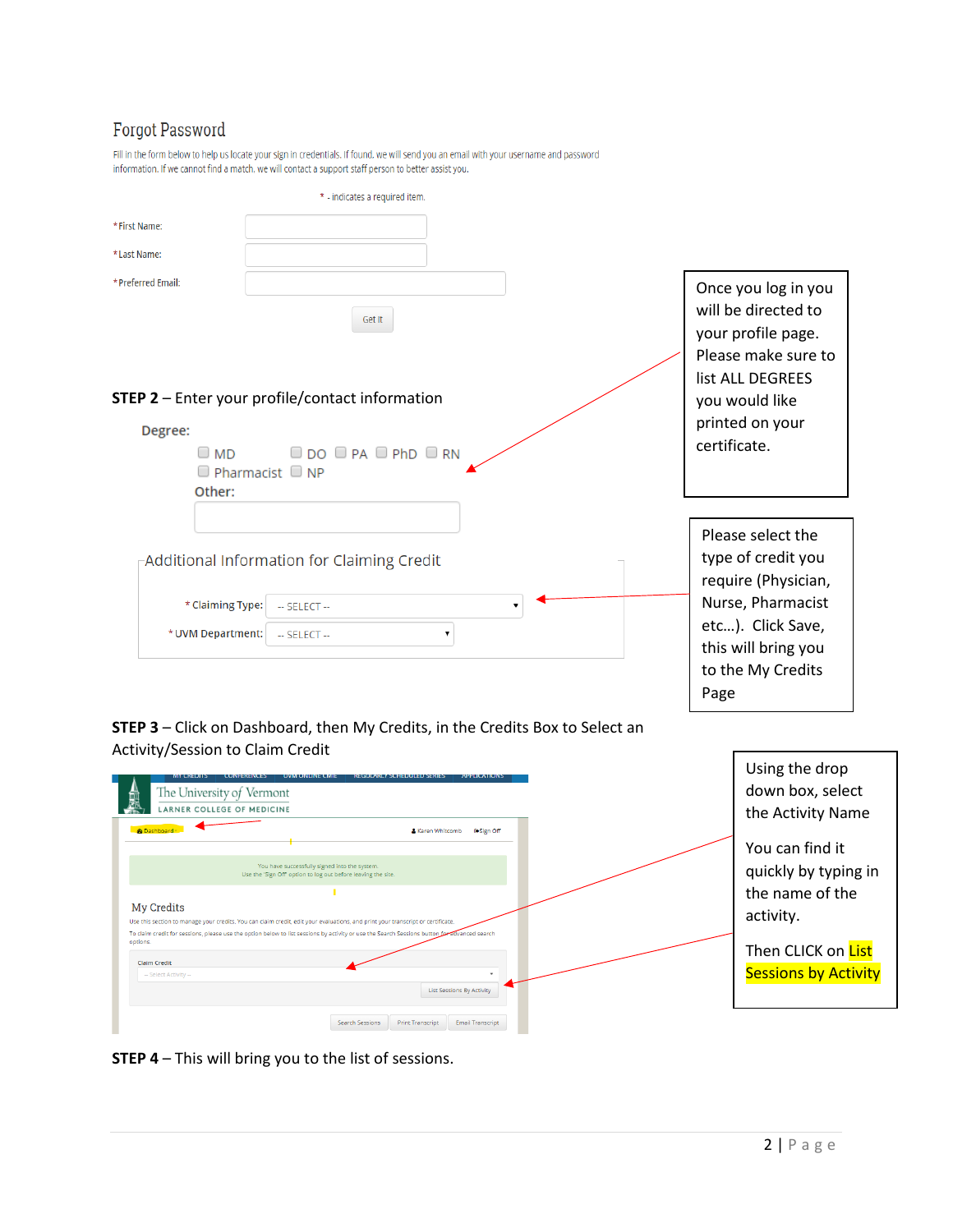Claim Credit

## 34 matches found

## Tue, 5/31, 2016 | Wed, 6/1, 2016 | Thu, 6/2, 2016 | Fri, 6/3, 2016

| <b>Action Time</b> |                                                           | <b>Title</b>                                                                           | <b>Type</b>        | Add<br>Credits |
|--------------------|-----------------------------------------------------------|----------------------------------------------------------------------------------------|--------------------|----------------|
| Claim<br>Credit    | Tue, 5/31, 2016 @ 12:15 PM -<br>Fri, 6/3, 2016 @ 12:30 PM | Family Medicine Review Course<br>Information and Lists                                 | Course             |                |
| Claim<br>Credit    | Tue, 5/31, 2016<br>12:15 PM - 1:00 PM                     | The New Anticoagulants                                                                 | <del>Session</del> | Add            |
| Claim<br>Credit    | Tue, 5/31, 2016<br>1:00 PM - 1:45 PM                      | Parental Depression Screening                                                          | Session            | $\Box$ Add     |
| Claim<br>Credit    | Tue, 5/31, 2016<br>1:45 PM - 2:30 PM                      | PTSD: A Primary Care Approach from<br>Screening to Management                          | Session            | $\Box$ Add     |
| Claim<br>Credit    | Tue, 5/31, 2016<br>2:45 PM - 3:30 PM                      | Keeping Current with Vaccine<br>Recommendations and Regulations:<br>What's the Latest? | Session            | $\Box$ Add     |
| Claim<br>Credit    | Tue, 5/31, 2016<br>3:30 PM - 4:15 PM                      | Venous Insufficiency - Diagnosis and<br>Management                                     | Session            | $\Box$ Add     |

If you click on the Title of the talk, you will be able to preview the description, objectives, disclosure information.

## **STEP 5** – Collecting your credits.

|                 |                                                                    |                                                                                        |             | Claim Credit    |
|-----------------|--------------------------------------------------------------------|----------------------------------------------------------------------------------------|-------------|-----------------|
|                 |                                                                    | 34 matches found                                                                       |             |                 |
|                 | Tue, 5/31, 2016   Wed, 6/1, 2016   Thu, 6/2, 2016   Fri, 6/3, 2016 |                                                                                        |             |                 |
| Action Time     |                                                                    | <b>Title</b>                                                                           | <b>Type</b> | bbA<br>Credits  |
| Claim<br>Credit | Tue, 5/31, 2016 @ 12:15 PM -<br>Fri, 6/3, 2016 @ 12:30 PM          | Family Medicine Review Course<br>Information and Lists                                 | Course      |                 |
| Claim<br>Credit | Tue, 5/31, 2016<br>12:15 PM - 1:00 PM                              | The New Anticoagulants                                                                 | Session     | A <sub>cd</sub> |
| Claim<br>Credit | Tue, 5/31, 2016<br>$1:00$ PM - $1:45$ PM                           | <b>Parental Depression Screening</b>                                                   | Session     | $\Box$ Add      |
| Claim<br>Credit | Tue, 5/31, 2016<br>1:45 PM - 2:30 PM                               | PTSD: A Primary Care Approach from<br>Screening to Management                          | Session     | $\Box$ Add      |
| Claim           | Tue. 5/31, 2016<br>Credit 2:45 PM - 3:30 PM                        | Keeping Current with Vaccine<br>Recommendations and Regulations:<br>What's the Latest? | Session     | $\Box$ Add      |
| Claim<br>Credit | Tue, 5/31, 2016<br>3:30 PM - 4:15 PM                               | Venous Insufficiency - Diagnosis and<br>Management                                     | Session     | $\Box$ Add      |

After attending sessions, you may claim your credits. Simply click on "Add Credits" for the sessions you have attended and scroll down and select "Claim Credit"

**Please make sure to claim credits within 30 days of the activity!**